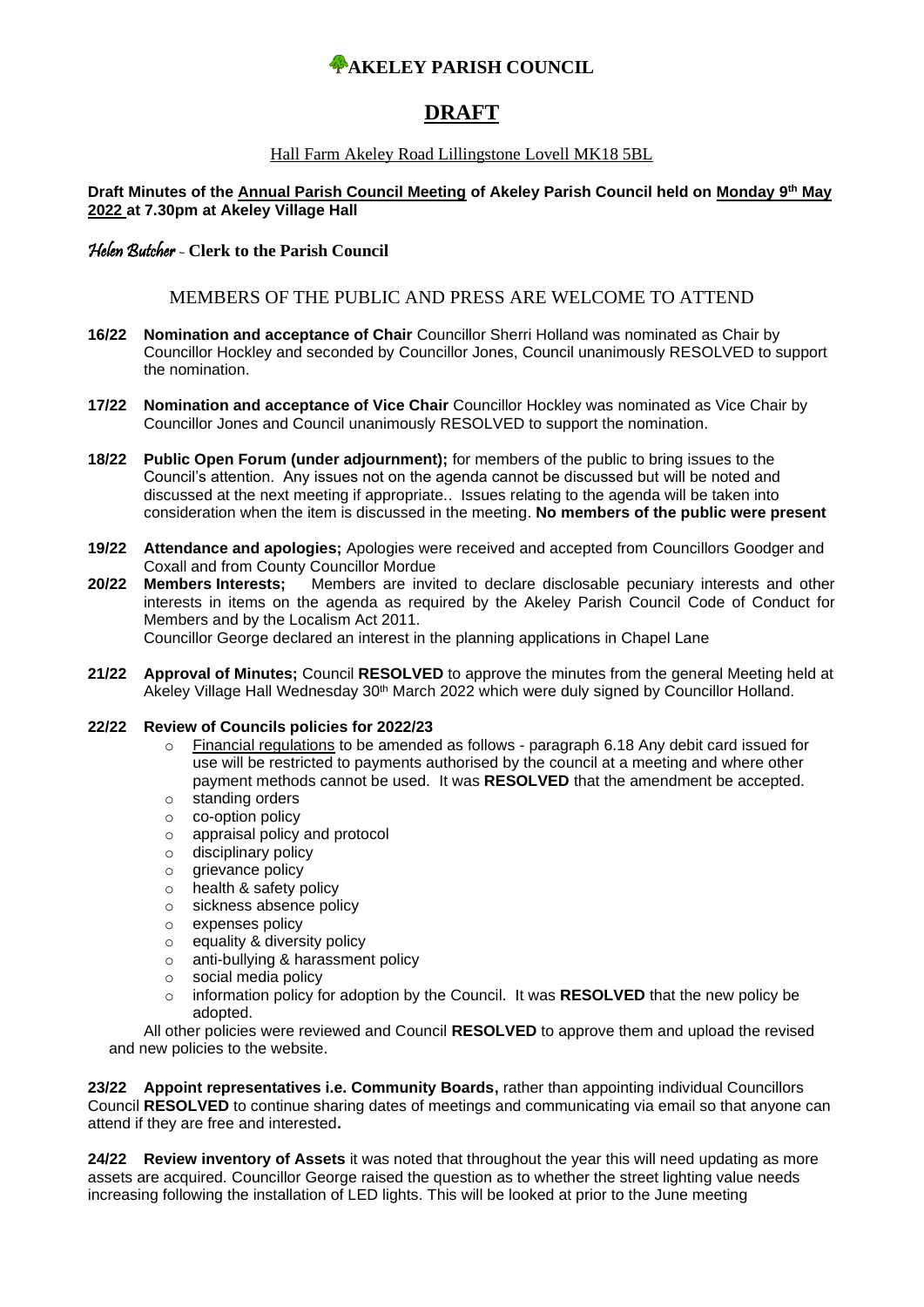## **AKELEY PARISH COUNCIL**

# **DRAFT**

**25/22 Confirmation of Insurance cover** the current Zurich long term agreement continues until June next year. Clerk to check if the cover for the streetlights needs to be increased in view of the switch over to LED lights and to also ask about extending the long-term agreement in preparation for the next renewal date.

**26/22 Review of the Councils subscriptions to other bodies i.e. BMKALC, SLCC, NALC** Council **RESOLVED** to continue all these subscriptions as all provided good support and information. Clerk to check CLCC subscription and renewal date.

**27/22 Determine the time & place of ordinary meeting of full Council up to and including the next annual meeting of the Full Council.** Council **RESOLVED** to continue meeting on the 2nd Monday of alternate months at the Village Hall at 7.30pm.

| Monday 11 <sup>th</sup> July 2022 | Monday 9 <sup>th</sup> January 2023 |
|-----------------------------------|-------------------------------------|
| Monday 12 <sup>th</sup> September | Monday 13 <sup>th</sup> March       |
| Monday 14 <sup>th</sup> November  | Monday 8 <sup>th</sup> May          |

#### **28/22 ADMINISTRATION**

- a. **The Clerks report was noted –** correction made to planning item as this refers to a different property & gates not all repainted.
- b. **Planning application policy & statement – To consider the information and discuss setting up a Sub Committee to look into developing a Neighbourhood Plan** this item was deferred to July after Councillor Hollands training.
- c. **Jubilee celebrations –**There are 23 children in the village below the age of 12 who would like a jubilee mug. The minimum order is 36. The others could be sold on. Councillor Jones offered to make a card to go with each mug. Council **RESOLVED** to buy 36

#### **d. Final arrangement for village picnic and beacon lighting –**

- Decorate the Village Hall at 10am, Clerk & Councillor Holland to look for bunting etc to decorate
- Set up tables etc from 4.30pm picnic open from 5pm
- First aider has been found but need to check they are available for the evening also
- There will be prizes for best dressed table
- beacon lighting 9.45 with glass of sparkling wine served from 9.30 for a toast to the queen Volunteer has come forward to fill the beacon & set out barriers.
- Leaflet to go through every door to confirm details re picnic & beacon Councillor Jones to design
- Need a dozen bottles of sparkling wine- Councillor Holland to buy, disposable glasses Councillor Clarke to buy.
- Councillor Hockley to light the beacon

#### **29/22 Finances;**

- **a.** To receive the financial statement: to end April 2022
- **b.** Council **RESOLVED** to approve payment of the invoices listed in the financial report. Clerk to contact Zen to chase up payment of credit note sent via email. Proposed by Councillor Clarke seconded by Councillor George
- **c.** AGAR 2022/23 documents. Council **RESOLVED** to appoint Deborah O'Brien as Internal Auditor. The cost has been quoted at £80. An additional meeting was agreed for the  $15<sup>th</sup>$  June to approve all the AGAR documents.

#### **30/22 ENVIRONMENT;**

- **a.** Recreational Field; the recreational area has been cut around the wildflowers that have grown up
- **b.** Play Park; The grants from Community Board for seating has been approved so Council **RESOLVED** to purchase the benches and claim the money back as direct by the Community Board. An email has been sent to confirm the go ahead for the work on the Communal Seating area. The new benches will need to be secured into the ground, once the dimensions of them have been confirmed options can then be costed. An email has been sent to chase up Komplan for a quote for the play area.
- **c.** Scout Field; to receive any reports and discuss any updates no issues reported
- **d.** Grass Cutting; to receive any reports and discuss. No issues reported
- **e.** Wildflower area; no issues reported
- **f.** Roads and traffic; To discuss any issues, including
	- Community Speedwatch update we have three registered volunteers and a further three who have volunteered to participate and have now been sent the links for the training. An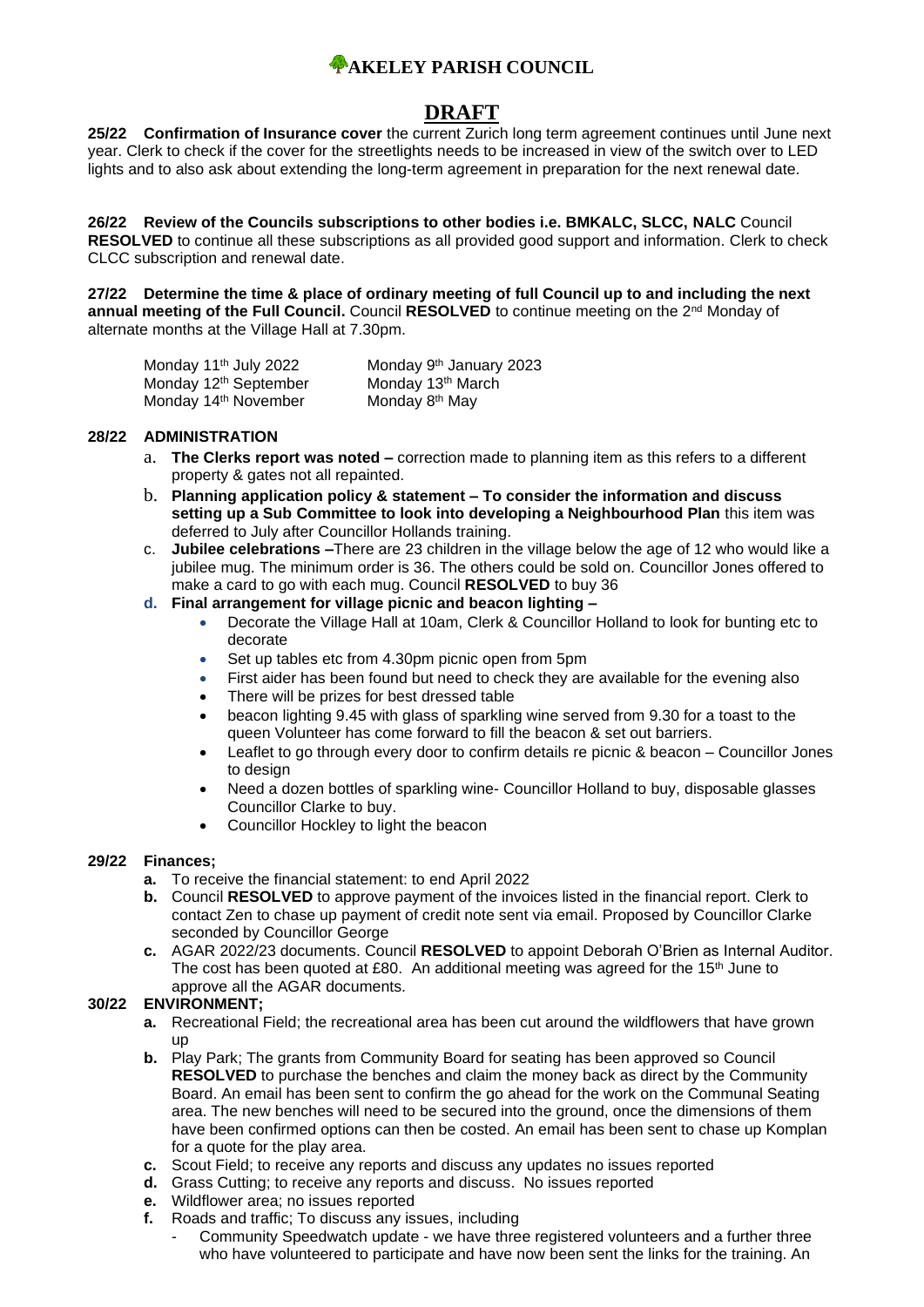

## **DRAFT**

email has been sent to TVP to check if the signs currently in place on the Akeley signs are sufficient or if we do need to purchase the Community Speedwatch signs in which case we need 4 to cover all entrances to the village. The Community Board has approved funding for the equipment so Council **RESOLVED** to go ahead and purchase it and claim the money back. Councillor Holland to buy.

- **g.** Footpaths; Councillor Clarke reported an issue along the Back Lane footpath off Leckhampstead Road. A tree branch has broken through the fence and is causing a hazard on the path. This has since been reported on FIX MY STREET.
- **h.** Allotments; All allotments are now rented out, clerk to chase up quote from Escapes to tidy the back fence. Innovations have their bench in situ
- **i.** Street lighting; Zeta have again been emailed asking for a proper map with all the lights reference numbers plus guidance on completing the final steps with Elexon. Council **RESOLVED** to pay the outstanding invoice as soon as these have been completed.

#### **31/22 Planning;**

#### • **[Erection of dwelling \(amendment to approval 21/02258/APP\)](https://publicaccess.aylesburyvaledc.gov.uk/online-applications/applicationDetails.do?activeTab=summary&keyVal=R9I134CLGVJ00&prevPage=inTray)** Planning Application Land Adj Maple Tree Cottage Chapel Lane Akeley Buckinghamshire MK18 5HU Ref. No: 22/01141/APP | Received: Tue 29 Mar 2022 | Validated: Tue 29 Mar 2022 | Status: Pending Consideration. It was **RESOLVED** that The Clerk would respond with no objection

• **T1 - [Remove storm-damaged Leylandii. The tree has fallen apart in recent storms, the job is](https://publicaccess.aylesburyvaledc.gov.uk/online-applications/applicationDetails.do?keyVal=RA0E7KCLH9A00&activeTab=summary)  [to remove the remaining quarter as there is high risk of failure.](https://publicaccess.aylesburyvaledc.gov.uk/online-applications/applicationDetails.do?keyVal=RA0E7KCLH9A00&activeTab=summary)**

#### Hillberry Lillingstone Road Akeley Buckinghamshire MK18 5HZ Ref. No: 22/01297/ATC | Received: Fri 08 Apr 2022 | Validated: Fri 08 Apr 2022 | Status: Awaiting decision. It was **RESOLVED** that The Clerk would respond with no objection

• **Various works to various trees - [See appended survey for full details](https://publicaccess.aylesburyvaledc.gov.uk/online-applications/applicationDetails.do?keyVal=R9NGXWCLH0500&activeTab=summary)**

The Rectory Buckingham Road Akeley Buckinghamshire MK18 5HJ Ref. No: 22/01204/ATP | Received: Fri 01 Apr 2022 | Validated: Fri 01 Apr 2022 | Status: Awaiting decision. It was **RESOLVED** that the Council would make no comment

• **[Submission of details pursuant to Condition 3 -](https://publicaccess.aylesburyvaledc.gov.uk/online-applications/applicationDetails.do?keyVal=QVGWNRCLL3A00&activeTab=summary) Slab levels, Condition 4 - Construction Management, Condition 5 - Archaeology, Condition 6 - [Surface water drainage connection,](https://publicaccess.aylesburyvaledc.gov.uk/online-applications/applicationDetails.do?keyVal=QVGWNRCLL3A00&activeTab=summary)  Condition 7 - [Off-site drainage connection, Condition 8 -](https://publicaccess.aylesburyvaledc.gov.uk/online-applications/applicationDetails.do?keyVal=QVGWNRCLL3A00&activeTab=summary) Preliminary ecological appraisal, Condition 9 - [Ecological enhancement plan, Condition 10 -](https://publicaccess.aylesburyvaledc.gov.uk/online-applications/applicationDetails.do?keyVal=QVGWNRCLL3A00&activeTab=summary) Materials, Condition 11 - Boundary Treatments and Condition 12 - [Landscaping relating to permission 20/02433/APP \(Appeal ref:](https://publicaccess.aylesburyvaledc.gov.uk/online-applications/applicationDetails.do?keyVal=QVGWNRCLL3A00&activeTab=summary)  [APP/J0405/W/20/3259681\)](https://publicaccess.aylesburyvaledc.gov.uk/online-applications/applicationDetails.do?keyVal=QVGWNRCLL3A00&activeTab=summary)**

Land Adjacent To Leckhampstead Road Akeley Buckinghamshire Ref. No: 20/A2433/DIS | Received: Tue 29 Jun 2021 | Validated: Tue 29 Jun 2021 | Status: Awaiting decision

**32/22** Date and time of next meeting; Weds 15<sup>th</sup> June 7.30pm to sign off AGAR documents. Monday 11<sup>th</sup> July 2022 at 7.30pm both at Village Hall

**Pursuant to the 1960 Public Bodies Act (amended), the Chairman advises that the participants & proceedings of this meeting may be reported upon (filmed, recorded, photographed, blogged, tweeted or streamed) but verbal reporting may not take place whilst in session. Non-participating attendees not wishing to be subject to such media should indicate this by sitting to one side.**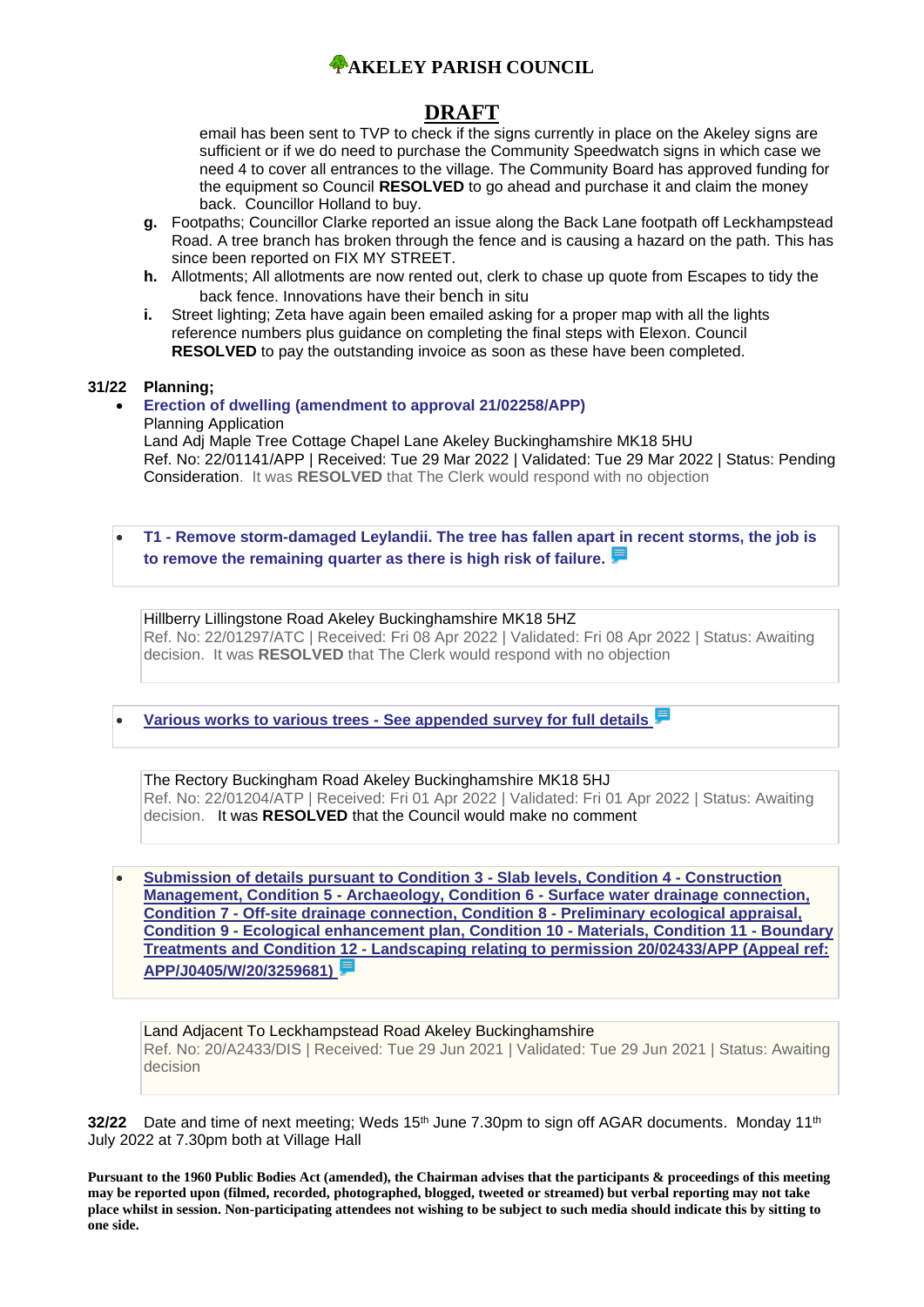# *A***AKELEY PARISH COUNCIL**

# **DRAFT**

### **Revised Clerks Report May 2022**

### **Finances**

The accounts have been completed for 2021/22 and handed over to the Internal Auditor for review.

### **Environment**

The overhanging trees in Leckhampstead Road were reported to Western Power but no response has been received.

The gates at the village entrance from Buckingham have been painted and tidied by Men in Sheds. They have done an excellent job and their work is very much appreciated.

An email was sent to Bucks CC in support of the suggested alterations to the footpath from the Leys Field development to Church Hill.

EScapes have been asked to quote to replace the fencing around the allotments and tidy the back area.

An email has been sent to the developers of Leys Field regarding suggested positioning and types of street lights with the email contact for Zeta lighting to ensure we have consistency within the village.

Three AED training sessions were held on Saturday 23<sup>rd</sup> April in the village hall. They were extremely well received by all who attended. Thank you to Richard Watkins from the Buckingham AED project for delivering the training and thanks to the village hall committee for allowing the use of the village hall

### **Jubilee Celebrations**

A certified First Aider has been found to attend the picnic tea & Beacon lighting.

The Jubilee tree will need to be planted in autumn to ensure its best chance of survival; information leaflet has been obtained from Buckingham Garden Centre to enable council to choose the cherry tree. An order can then be placed with the Garden Centre for Autumn delivery and planting. There will be sufficient money in the agreed budget for the tree and stakes etc.

### **Heritage List Bucks CC**

The remainder of the Leys Field has been put forward as a possible local landmark.

## **Play area**

Has been mown and tidied up.

BMKALC have asked all Parishes with sect 106 money pending to email them outlining the proposed project, amount due etc. This has been done and a further update is awaited. It was noted that our discussions with the County Council regarding this money started in April 2021.